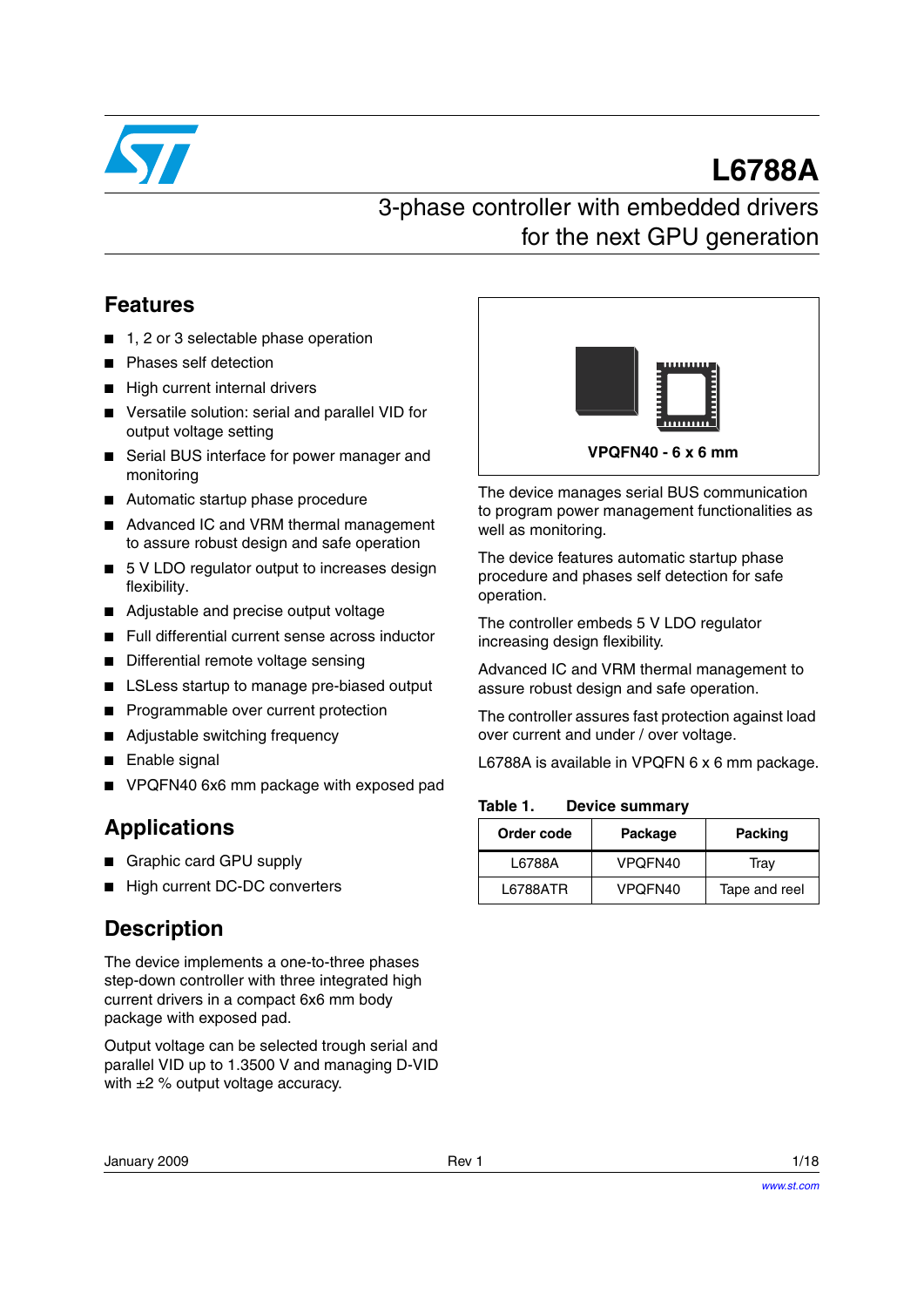| $\mathbf{1}$            |                  |                                            |  |  |  |
|-------------------------|------------------|--------------------------------------------|--|--|--|
|                         | 1.1              |                                            |  |  |  |
|                         | 1.2              |                                            |  |  |  |
| $\mathbf{2}$            |                  | Pins description and connection diagram  5 |  |  |  |
|                         | 2.1              |                                            |  |  |  |
| 3                       |                  |                                            |  |  |  |
|                         | 3.1              |                                            |  |  |  |
|                         | 3.2 <sub>2</sub> |                                            |  |  |  |
| $\overline{\mathbf{4}}$ |                  |                                            |  |  |  |
|                         | 4.1              |                                            |  |  |  |
| 5                       |                  | Mechanical data and package dimensions  16 |  |  |  |
| 6                       |                  |                                            |  |  |  |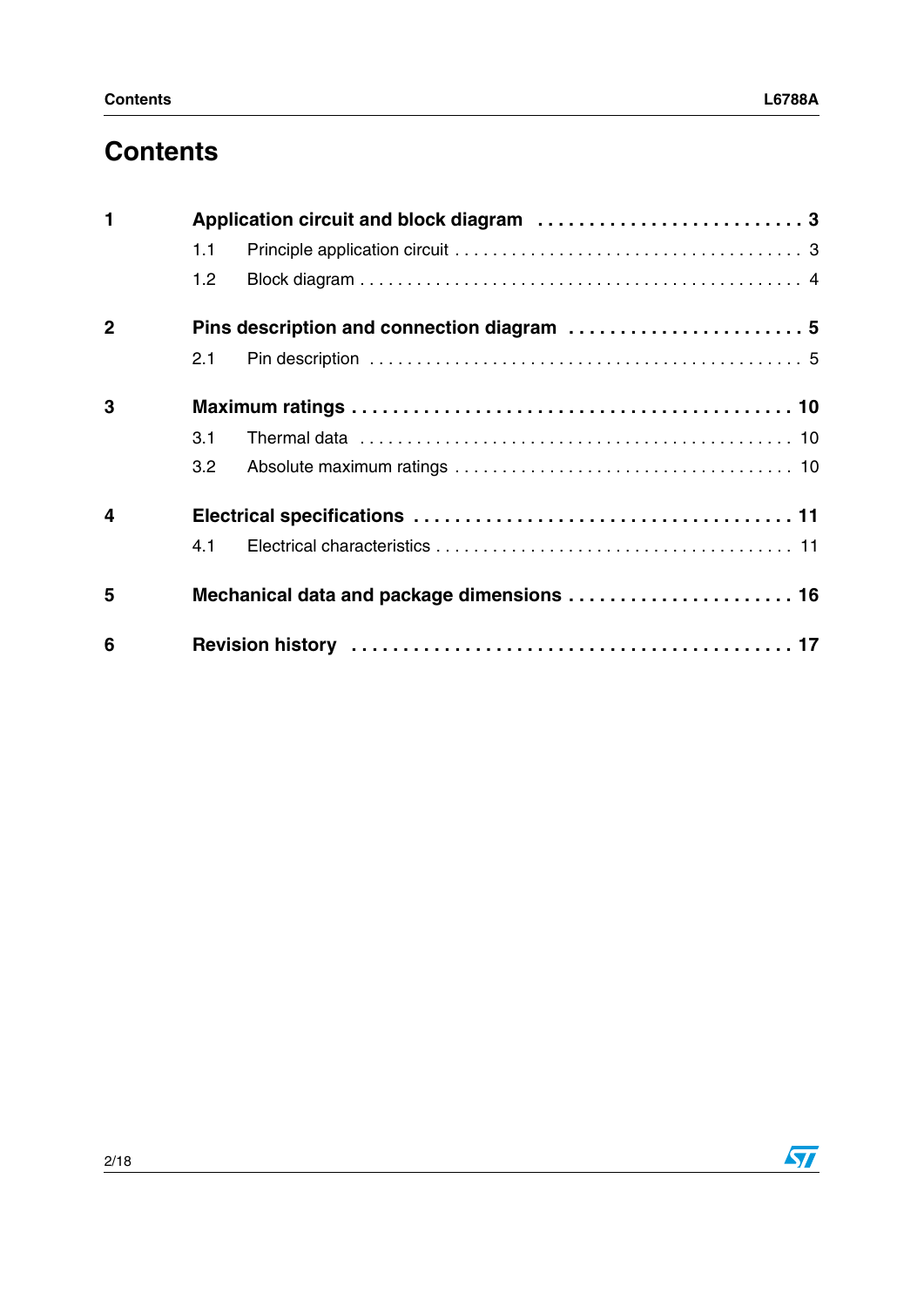## <span id="page-2-0"></span>**1 Application circuit and block diagram**

## <span id="page-2-1"></span>**1.1 Principle application circuit**



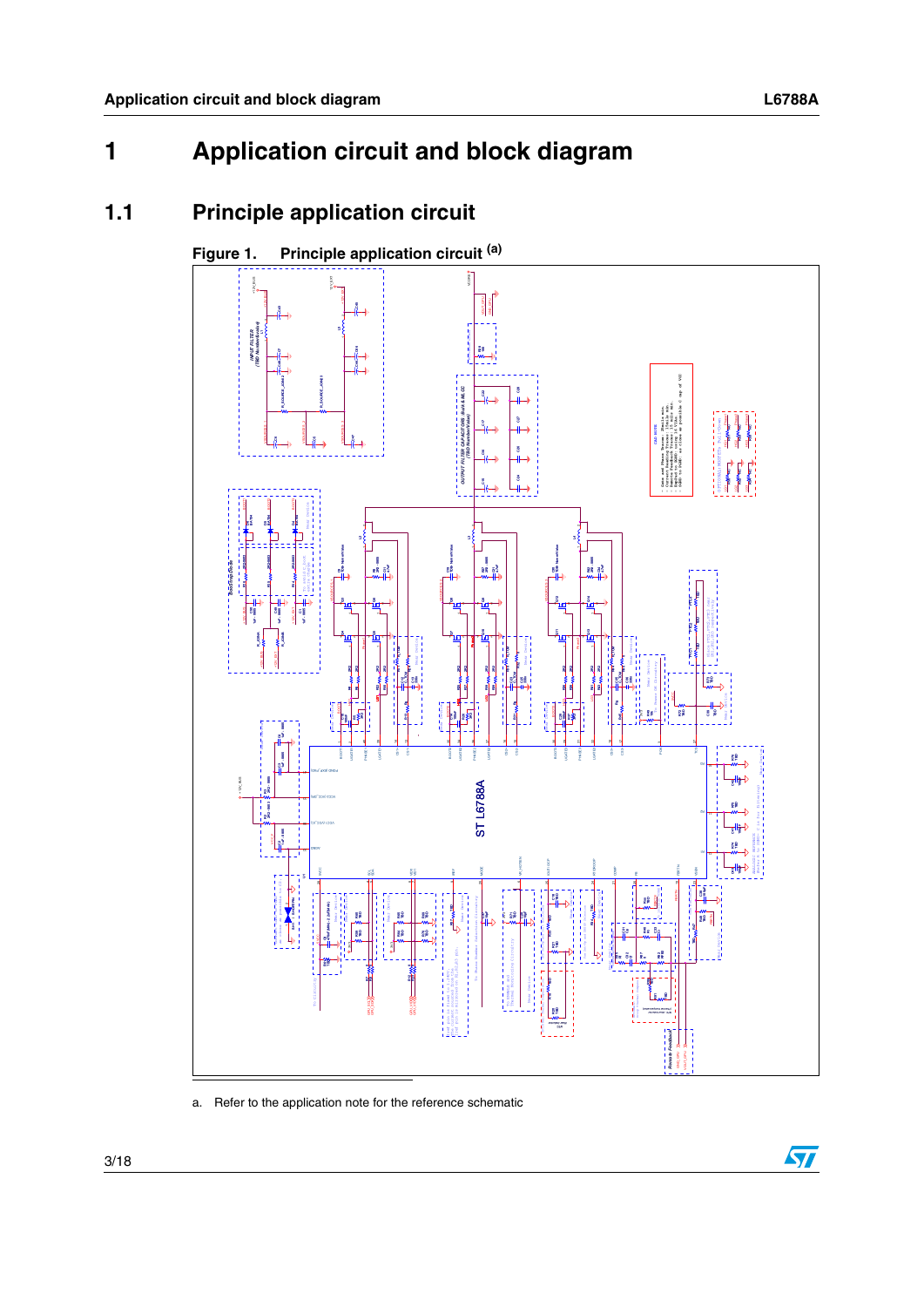## <span id="page-3-0"></span>**1.2 Block diagram**



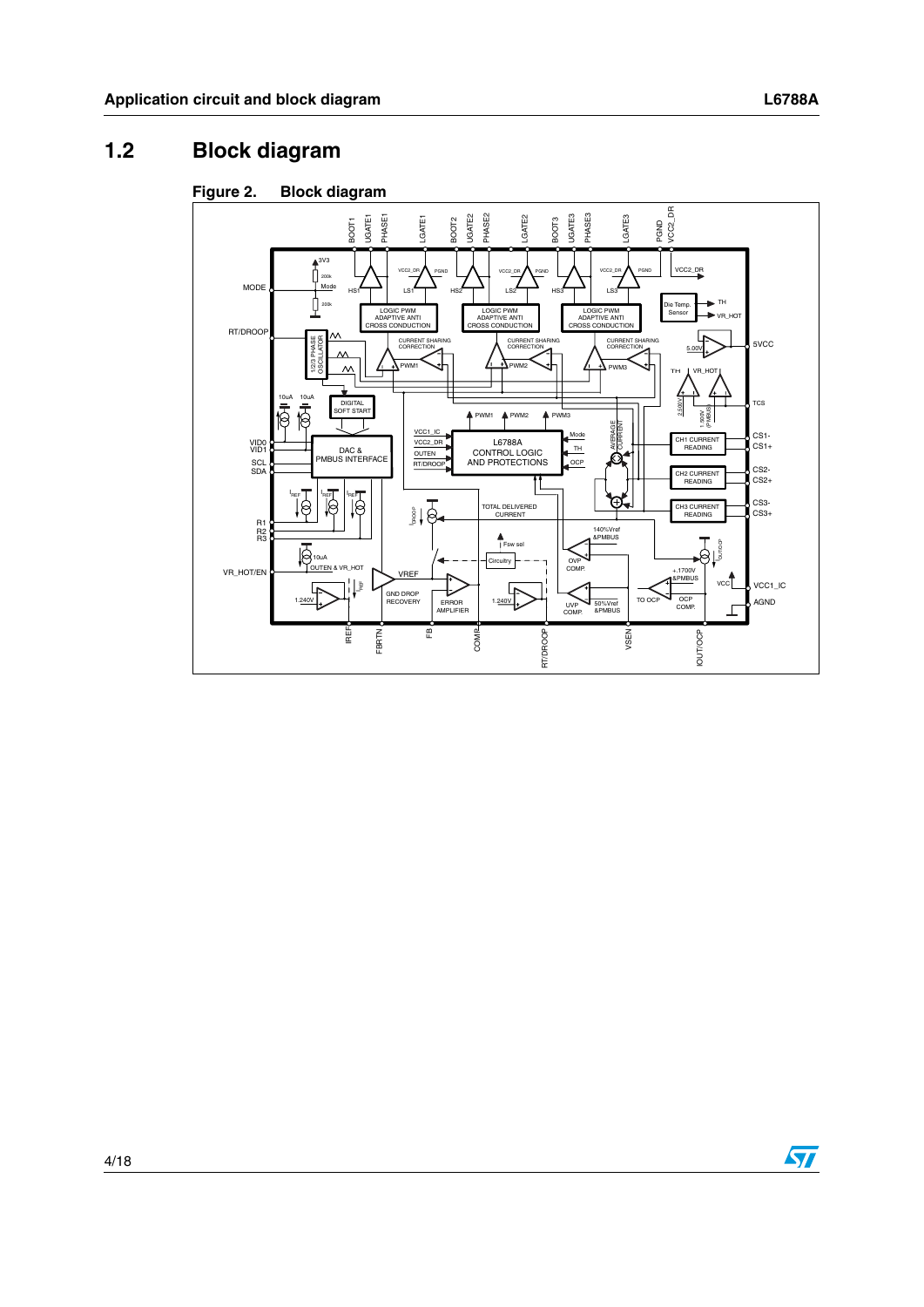

<span id="page-4-0"></span>

## <span id="page-4-1"></span>**2.1 Pin description**

| Pin $n^{\circ}$ | <b>Name</b>       | <b>Description</b>                                                                                                                                                                                                                                            |
|-----------------|-------------------|---------------------------------------------------------------------------------------------------------------------------------------------------------------------------------------------------------------------------------------------------------------|
|                 |                   | Channel 1 HS driver supply. Connect through a capacitor (100 nF typ.) to<br>PHASE1                                                                                                                                                                            |
|                 | BOOT <sub>1</sub> | Needed external bootstrap diode.<br>The device implements Vin detections through this pin. See "vin detection"<br>section for details. A small resistor in series to the boot diode helps in reducing<br>Boot capacitor overcharge (see reference schematic). |
| 2               | UGATE1            | Channel 1 HS driver output. It must be connected to the HS1 MOSFET gate.<br>A small series resistors helps in reducing device-dissipated power.                                                                                                               |
| 3               | <b>POK</b>        | Power OK<br>Open drain output sets free after soft start has finished and pulled low when<br>triggering any latched protection (OVP, UVP, OCP average).<br>Pull up to a voltage lower than 3.3 V (typ), if not used it can be left floating.                  |
| 4               | <b>SCL</b>        | Serial BUS clock input.                                                                                                                                                                                                                                       |
| 5               | <b>SDA</b>        | Serial BUS data input.                                                                                                                                                                                                                                        |

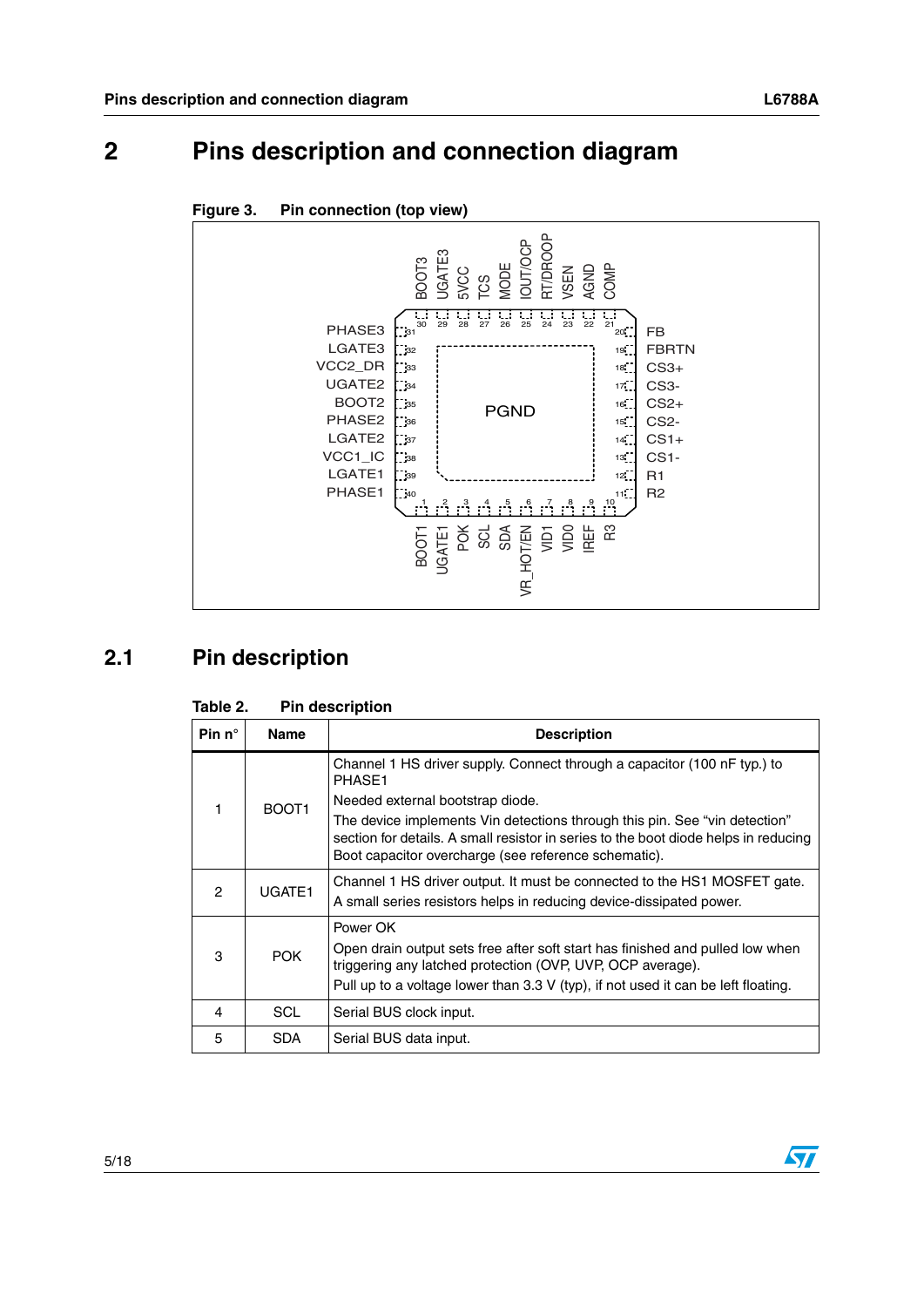| Pin n°                | <b>Name</b>       | <b>Description</b>                                                                                                                                                                                                                                                                                                                                                                                                                                                                                                                                                                                                                                                                                                                                                                                                                                                                                                                                                                                                                                                                                                                                                                                 |
|-----------------------|-------------------|----------------------------------------------------------------------------------------------------------------------------------------------------------------------------------------------------------------------------------------------------------------------------------------------------------------------------------------------------------------------------------------------------------------------------------------------------------------------------------------------------------------------------------------------------------------------------------------------------------------------------------------------------------------------------------------------------------------------------------------------------------------------------------------------------------------------------------------------------------------------------------------------------------------------------------------------------------------------------------------------------------------------------------------------------------------------------------------------------------------------------------------------------------------------------------------------------|
| 6                     | VR_HOT/<br>EN     | Voltage regulator HOT / enable pin. Internally pulled up by 10 µA (typ) to 3.3 V.<br>Multifunction pin to enable/disable the system (input-signal) and to provide the<br>information about the warning temperature (output-signal).<br>Forced low, the device stops operations with all MOSFETs OFF: all the latched<br>protections are disabled. Removing the short on VR_HOT/EN pin, the device<br>starts-up implementing soft-start and the voltage at the pin is clamped by the<br>device at 1.5 V (typ). When a warning temperature is detected the device<br>leaves the pin floating.<br>Thermal monitoring enabled if Vcc > UVLOVCC (See "thermal monitoring"<br>section for details).<br>VR_HOT/EN pin is set free when:<br>. Either TCS pin voltage overcomes the warning threshold voltage (see TCS<br>pin for details).<br>. Or Tj_IC Die temperature overcomes the die warning temperature (T_HOT)<br>Where T_HOT=T_Shutdown-T_Delta<br>Use a pull-up resistor in the range of 10 k $\Omega$ -30 k $\Omega$ when VR_HOT/EN pin is<br>directly pulled up to 3.3 V. (see VR_HOT/EN pin voltage Electrical<br>Characteristic table).<br>Cycle this pin to recover latch from protections. |
| $\overline{7}$        | VID1              | Voltage identification pins. Internally pulled low by 10 µA.                                                                                                                                                                                                                                                                                                                                                                                                                                                                                                                                                                                                                                                                                                                                                                                                                                                                                                                                                                                                                                                                                                                                       |
| VID <sub>0</sub><br>8 |                   | They allow programming output voltage from the 4-level "power play table" in<br>PVID mode.                                                                                                                                                                                                                                                                                                                                                                                                                                                                                                                                                                                                                                                                                                                                                                                                                                                                                                                                                                                                                                                                                                         |
| 9                     | <b>IREF</b>       | Current reference pin.<br>Internally fixed at 1.240 V, connecting a RIREF = 12.4 k $\Omega$ (+/-0.1%) resistor vs.<br>AGND allows setting 100 µA current that is mirrored into R1, R2, R3 pins in<br>order to program the three power play table levels voltage. See "power play<br>table level" section for details.                                                                                                                                                                                                                                                                                                                                                                                                                                                                                                                                                                                                                                                                                                                                                                                                                                                                              |
| 10                    | R3                | Default "power play table" voltage setting pins.<br>The device sources from each Rx pin the same constant current sourced from                                                                                                                                                                                                                                                                                                                                                                                                                                                                                                                                                                                                                                                                                                                                                                                                                                                                                                                                                                                                                                                                     |
| 11                    | R <sub>2</sub>    | the IREF pin (<br>Internally mirrored). As a consequence the Voltage between Rx pin and AGND<br>is given by the following relationship: VRx= IREF * Rx=100 µA*Rx, where IREF                                                                                                                                                                                                                                                                                                                                                                                                                                                                                                                                                                                                                                                                                                                                                                                                                                                                                                                                                                                                                       |
| 12                    | R1                | is the current programmed on IREF pin (100 $\mu$ A). As soon as the ENABLE is<br>released the device reads the Rx pin voltage and it stores these value. As a<br>consequence if the power play table is re-written by serial BUS the analog<br>values can not be recovered (voltage fixed by Rx resistor). See "power play<br>table level" section for details.                                                                                                                                                                                                                                                                                                                                                                                                                                                                                                                                                                                                                                                                                                                                                                                                                                    |
| 13                    | CS1-              | Channel 1 current sense negative input.<br>Connect through a Rg resistor to the output-side of the channel 1 inductor.                                                                                                                                                                                                                                                                                                                                                                                                                                                                                                                                                                                                                                                                                                                                                                                                                                                                                                                                                                                                                                                                             |
| 14                    | $CS1+$            | Channel 1 current sense positive input.<br>Connect through an R-C filter to the phase-side of the channel 1 inductor.                                                                                                                                                                                                                                                                                                                                                                                                                                                                                                                                                                                                                                                                                                                                                                                                                                                                                                                                                                                                                                                                              |
| 15                    | CS <sub>2</sub> - | Channel 2 current sense negative input.<br>Connect through a Rg resistor to the output-side of the channel 2 inductor.<br>Still connect to $V_{OUT}$ through Rg resistor when using 1-phase operation.                                                                                                                                                                                                                                                                                                                                                                                                                                                                                                                                                                                                                                                                                                                                                                                                                                                                                                                                                                                             |

**Table 2. Pin description (continued)**

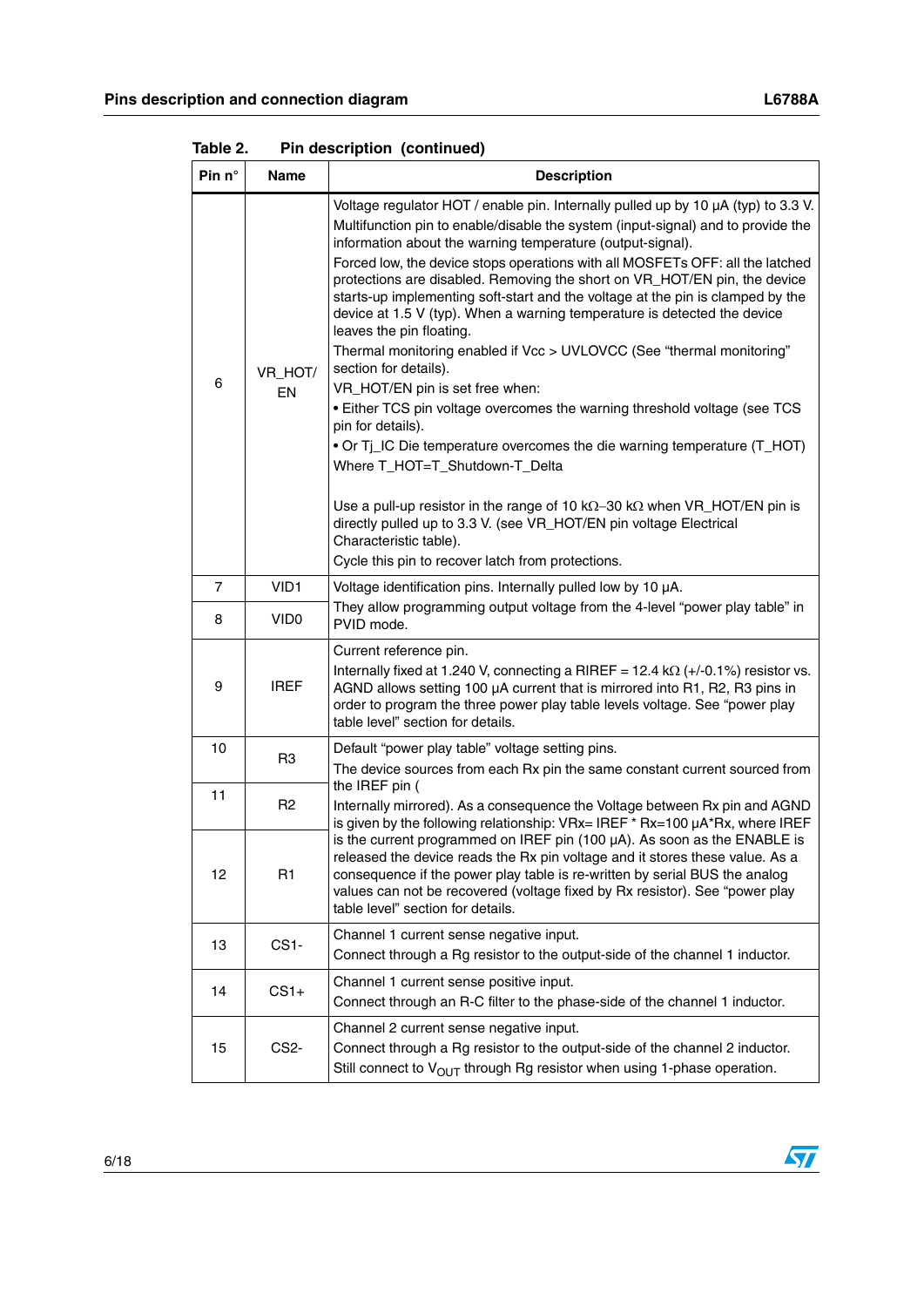| Pin n° | <b>Name</b>         | <b>Description</b>                                                                                                                                                                                                                                                                                                                                                                                                                                                                                                                        |  |
|--------|---------------------|-------------------------------------------------------------------------------------------------------------------------------------------------------------------------------------------------------------------------------------------------------------------------------------------------------------------------------------------------------------------------------------------------------------------------------------------------------------------------------------------------------------------------------------------|--|
| 16     | $CS2+$              | Channel 2 current sense positive input.<br>Connect through an R-C filter to the phase-side of the channel 2 inductor.<br>Short to V <sub>OUT</sub> when using 1-Phase operation.                                                                                                                                                                                                                                                                                                                                                          |  |
| 17     | CS <sub>3</sub> -   | Channel 3 current sense negative input.<br>Connect through a Rg resistor to the output-side of the channel 3 inductor.<br>Still connect to $V_{O \cup T}$ through Rg resistor when using 1 or 2-phase operation.                                                                                                                                                                                                                                                                                                                          |  |
| 18     | $CS3+$              | Channel 3 current sense positive input.<br>Connect through an R-C filter to the phase-side of the channel 3 inductor.<br>Short to $V_{\text{OUT}}$ when using 1 or 2-phase operation.                                                                                                                                                                                                                                                                                                                                                     |  |
| 19     | <b>FBRTN</b>        | Feedback return.<br>This pin is the ground return for remote sensing the output voltage.<br>Connect directly to the point where the output voltage is to be regulated.                                                                                                                                                                                                                                                                                                                                                                    |  |
| 20     | <b>FB</b>           | Error amplifier inverting input pin.<br>Connect with a resistor RFB vs. VSEN and with an RF - CF//CP vs. COMP pin.<br>See reference schematic for more details.<br>A current proportional to the load current can be sourced (in according to<br>RT/DROOP pin status) from this pin in order to implement the Droop effect.<br>See "droop function" section for details.                                                                                                                                                                  |  |
| 21     | <b>COMP</b>         | Error amplifier output. Connect with an RF - CF//CP vs. FB pin.                                                                                                                                                                                                                                                                                                                                                                                                                                                                           |  |
| 22     | <b>AGND</b>         | Signal ground pin. All the internal references are referred to this pin.<br>Connect it to the PCB signal ground (AGND).                                                                                                                                                                                                                                                                                                                                                                                                                   |  |
| 23     | <b>VSEN</b>         | Output voltage monitor, manages OVP/UVP protections.<br>Connect to the positive side of the load to perform remote sense.<br>See "output voltage protections" section for more details.                                                                                                                                                                                                                                                                                                                                                   |  |
| 24     | RT/<br><b>DROOP</b> | Operation frequency setting.<br>Internally fixed at 1.240 V it allows programming the switching frequency FSW<br>of each channel.<br>Frequency is programmed according to the Rosc resistor connected from the<br>pin vs. AGND with again of 9 kHz/µA. Leaving the pin floating programs a<br>switching frequency of 200 kHz per phase.<br>The device uses this pin also to enable/disable the droop function.<br>See "droop function" section for details.                                                                               |  |
| 25     | <b>IOUT/OCP</b>     | Output current indication and over current protection setting.<br>The device sources from this pin a current proportional to the load current<br>$[(DCR/Rg)^*IOUT)].$<br>Connect a resistor from this pin to AGND to program the over current<br>protection level.<br>This pin is also used as output current indication. Voltage measured at this pin<br>is proportional to the output current. External NTC can be used for<br>temperature compensation of OCP and IOUT readings. See "over current<br>protection "section for details. |  |

**Table 2. Pin description (continued)**

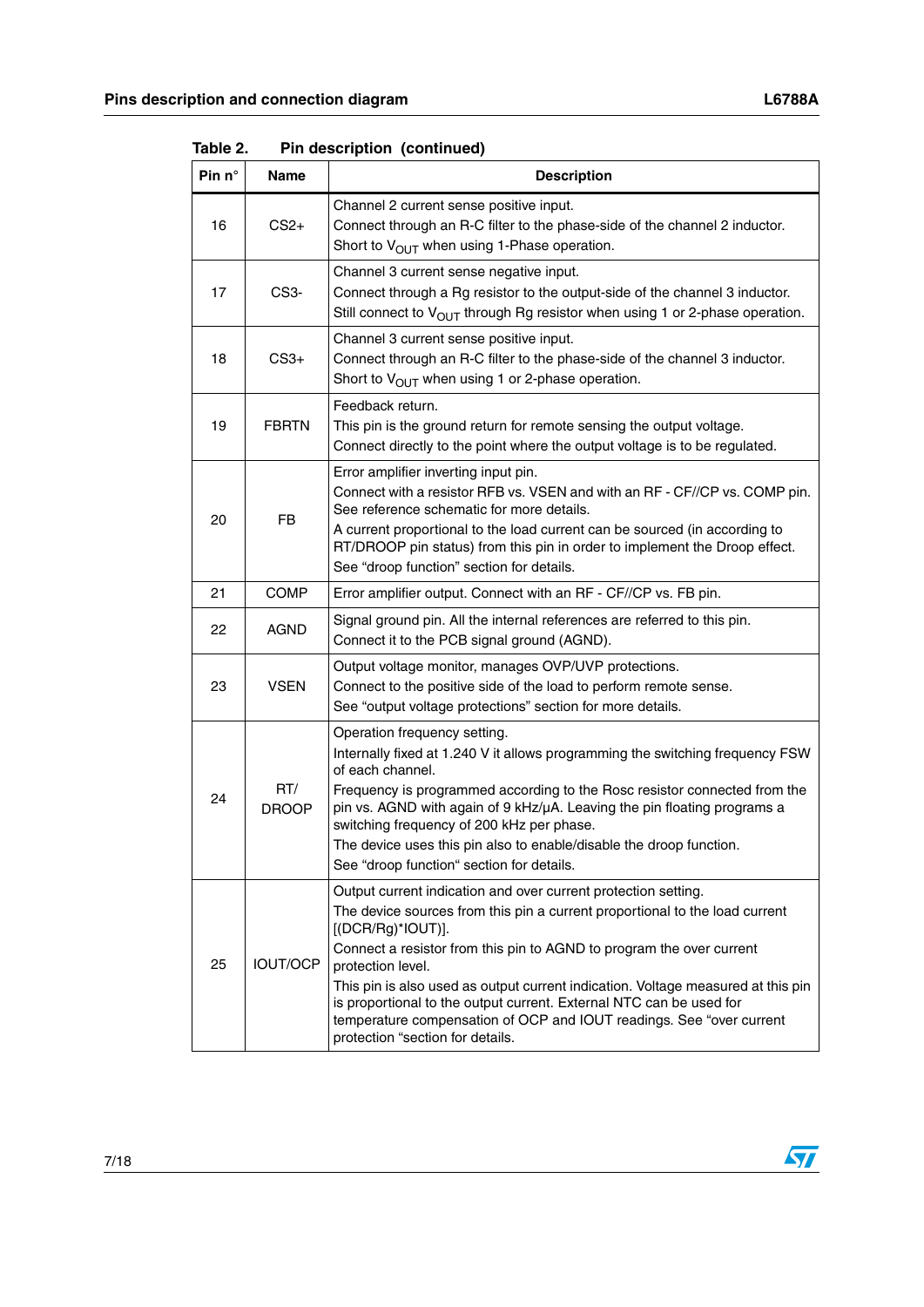| Pin $n^{\circ}$ | <b>Name</b>        | <b>Description</b>                                                                                                                                                                                                                                                                                                                                                 |
|-----------------|--------------------|--------------------------------------------------------------------------------------------------------------------------------------------------------------------------------------------------------------------------------------------------------------------------------------------------------------------------------------------------------------------|
| 26              | <b>MODE</b>        | Phase Number selection pin. The maximum voltage on mode pin has to be<br>limited to 3.6 V.<br>The voltage on MODE pin is used to select the number of phase used during<br>normal operation. The device has an internal resistor divider in order to have<br>1.7 V on MODE pin when it is left floating. See "phase number selection"<br>section for more details. |
| 27              | <b>TCS</b>         | Temperature sense input pin.<br>Connecting the PTC network between 5 VCC and AGND in order to generate<br>on TCS pin a voltage proportional to the temperature.<br>The device reads the TCS pin voltage and compare it with two thresholds in<br>order to implements the warning and shutdown temperature action.<br>See "thermal monitoring" section for details. |
| 28              | 5VCC               | 5 VCC pin. The pin output is 5 V voltage with a minimum of 20 mAdc.<br>The device supply the 5 VCC if VCC1_IC pin voltage is higher than 8(typ).<br>Filter the 5 VCC pin with a capacitor (470 nFMIN - 2.2 µF MAX) versus PGND.                                                                                                                                    |
| 29              | UGATE3             | Channel 3 HS driver output. It must be connected to the HS3 MOSFET gate.<br>A small series resistors helps in reducing device-dissipated power.                                                                                                                                                                                                                    |
| 30              | BOOT3              | Channel 3 HS driver supply. Connect through a capacitor (100 nF typ.) to<br>PHASE3<br>Needed external bootstrap diode.<br>The device implements Vin detections through this pin. see "vin detection"<br>section for details. A small resistor in series to the boot diode helps in reducing<br>Boot capacitor overcharge (see reference schematic).                |
| 31              | PHASE3             | Channel 3 HS driver return path. Connected to the HS3 MOSFET source and<br>provides return path for the HS driver of channel 3.                                                                                                                                                                                                                                    |
| 32              | LGATE3             | Channel 3 LS driver output. Driver can support 12 V bus voltage.<br>A small series resistor helps in reducing device-dissipated power.                                                                                                                                                                                                                             |
| 33              | VCC2_DR            | LS driver supply. Driver can support 12 V bus voltage.<br>Connect to 12 V_BUS and filter with RC network.<br>(Suggested value: R = 2.2 /0805 size; C=2x1 µF MLCC capacitor vs. PGND).                                                                                                                                                                              |
| 34              | UGATE <sub>2</sub> | Channel 2 HS driver output. It must be connected to the HS2 MOSFET gate.<br>A small series resistors helps in reducing device-dissipated power.                                                                                                                                                                                                                    |
| 35              | BOOT <sub>2</sub>  | Channel 2 HS driver supply. Connect through a capacitor (100 nF typ.) to<br>PHASE2<br>Needed external bootstrap diode.<br>The device implements Vin detections through this pin. See "vin detection"<br>section for details. A small resistor in series to the boot diode helps in reducing<br>Boot capacitor overcharge (see Reference schematic).                |
| 36              | PHASE2             | Channel 2 HS driver return path. Connected to the HS2 MOSFET source and<br>provides return path for the HS driver of channel 2.                                                                                                                                                                                                                                    |
| 37              | LGATE <sub>2</sub> | Channel 2 LS driver output. Driver can support 12 V bus voltage.<br>A small series resistor helps in reducing device-dissipated power.                                                                                                                                                                                                                             |

**Table 2. Pin description (continued)**

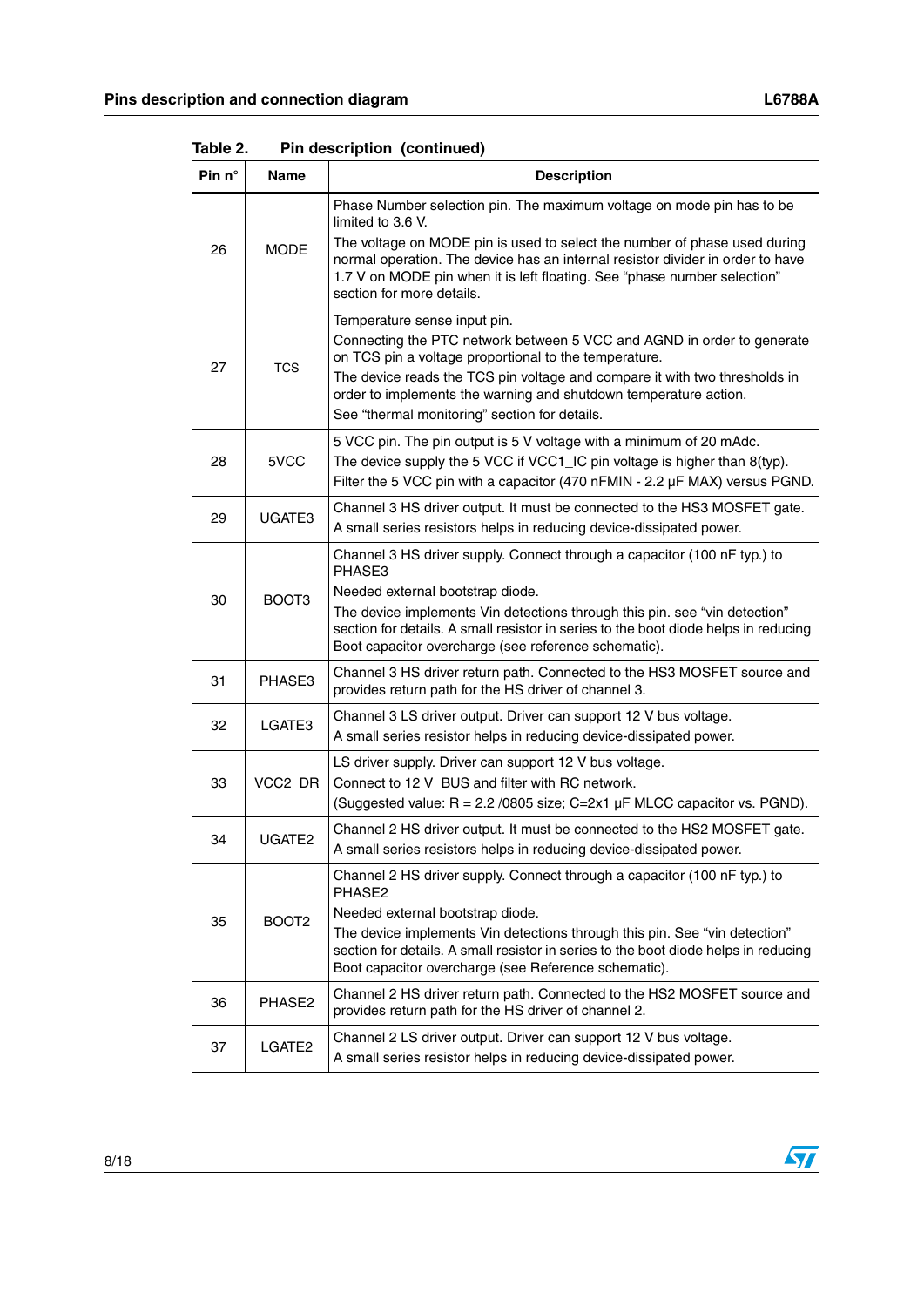| Pin $n^{\circ}$ | <b>Name</b> | <b>Description</b>                                                                                                                                                                                                                                                                                                                                                                                                         |
|-----------------|-------------|----------------------------------------------------------------------------------------------------------------------------------------------------------------------------------------------------------------------------------------------------------------------------------------------------------------------------------------------------------------------------------------------------------------------------|
| 38              | VCC1_IC     | Device supply voltage pin. The operative supply voltage is 12 V $\pm$ 10%.<br>Connect to 12 V BUS and filter with RC network ( $R = 2.2/0603$ size, and<br>C=1x1 µF MLCC capacitor vs. PGND).                                                                                                                                                                                                                              |
| 39              | LGATE1      | Channel 1 LS driver output. Driver can support 12 V bus voltage.<br>A small series resistor helps in reducing device-dissipated power.                                                                                                                                                                                                                                                                                     |
| 40              | PHASE1      | Channel 1 HS driver return path. Connected to the HS1 MOSFET source and<br>provides return path for the HS driver of channel 1.                                                                                                                                                                                                                                                                                            |
| 41              | <b>PGND</b> | Power ground pin (LS drivers return path). Connect to power ground plane.<br>Exposed pad connects also the silicon substrate. As a consequence it makes<br>a good thermal contact with the PCB to dissipate the power necessary to drive<br>the external MOSFETs. Connect it to the power ground plane using 4.2x4.2<br>mm square area on the PCB and with sixteen vias to improve electrical and<br>thermal conductivity. |

**Table 2. Pin description (continued)**



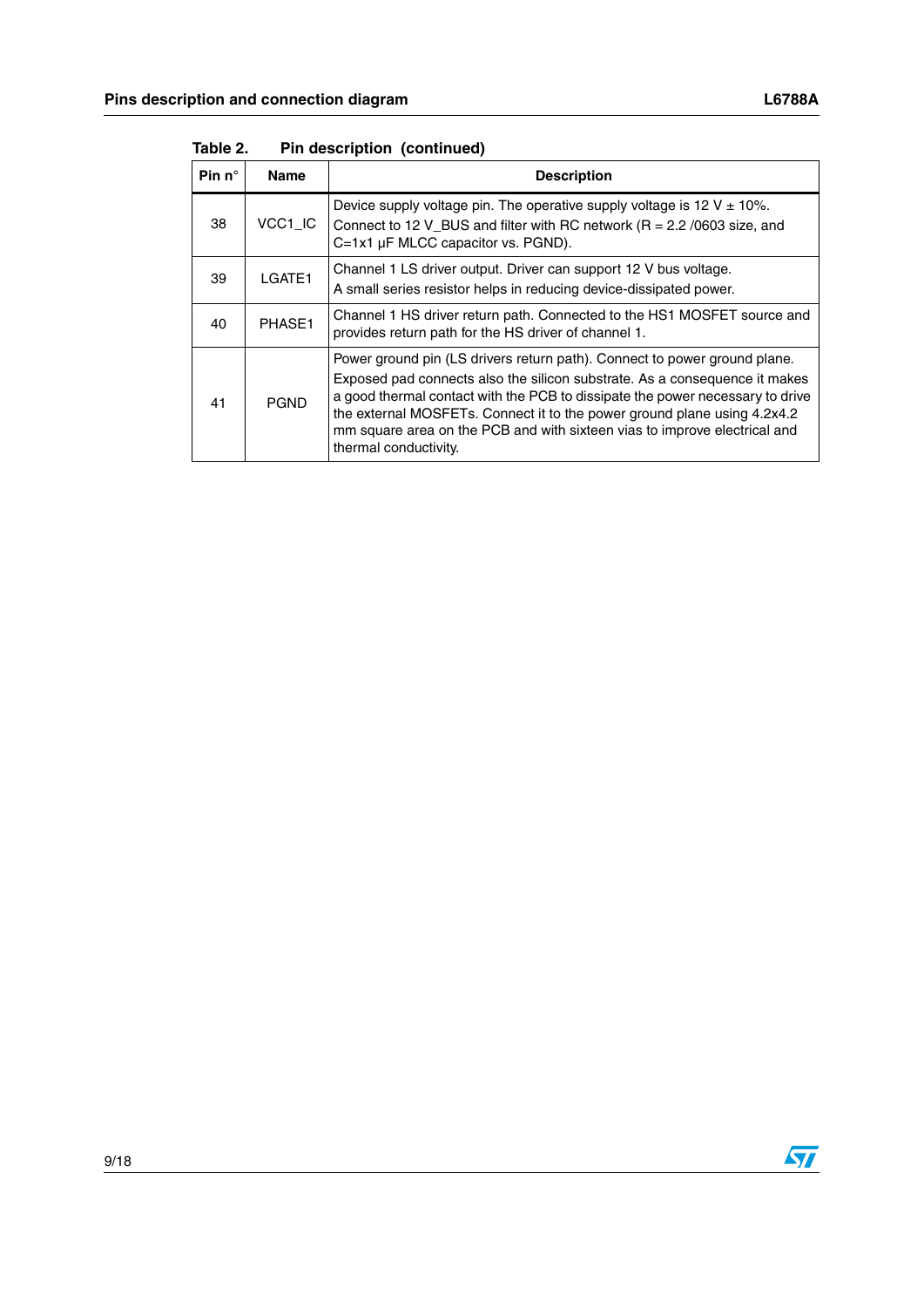## <span id="page-9-0"></span>**3 Maximum ratings**

### <span id="page-9-1"></span>**3.1 Thermal data**

#### **Table 3. Thermal data**

| Symbol                      | <b>Parameter</b>                                                             | Value        | Unit            |
|-----------------------------|------------------------------------------------------------------------------|--------------|-----------------|
| $R_{thJA}$                  | Thermal resistance junction to ambient<br>(Device soldered on 2s2p PC board) | 35           | $\degree$ C / W |
| $R_{thJC}$                  | Thermal resistance junction to case                                          |              | $\degree$ C / W |
| $\mathsf{T}_{\mathsf{MAX}}$ | Maximum junction temperature                                                 | 150          | $^{\circ}C$     |
| $\mathsf{T}_{\mathsf{stg}}$ | Storage temperature range                                                    | $-40$ to 150 | °C              |
| T,                          | Junction temperature range                                                   | 0 to 125     | °C              |

## <span id="page-9-2"></span>**3.2 Absolute maximum ratings**

| <b>Symbol</b>                            | <b>Parameter</b>                                                                                                            | <b>Value</b>           | Unit   |
|------------------------------------------|-----------------------------------------------------------------------------------------------------------------------------|------------------------|--------|
| $V_{\rm CC1\_IC}$ , $V_{\rm CC2\_DR}$    | To PGND <sub>x</sub>                                                                                                        | 15                     | $\vee$ |
| V <sub>BOOTx</sub> -V <sub>PHASEx</sub>  | Boot voltage                                                                                                                | 15                     | $\vee$ |
| V <sub>UGATEx</sub> -V <sub>PHASEx</sub> |                                                                                                                             | 15                     | $\vee$ |
|                                          | <b>LGATEx to PGND</b>                                                                                                       | $-0.3$ to<br>$Vcc+0.3$ | $\vee$ |
|                                          | 5VCC to PGND                                                                                                                | $-0.3$ to $7$          | v      |
|                                          | SCL, SDA to PGND                                                                                                            | $-0.3$ to 5.5          | $\vee$ |
|                                          | All other pins to PGND                                                                                                      | $-0.3$ to $3.6$        | v      |
| V <sub>PHASEx</sub>                      | Negative peak voltage to PGND; $T < 400$ ns<br>$V_{\text{CC1}}$ IC = $V_{\text{CC2}}$ DR = 12 V; $V_{\text{BOOTx}}$ = 8.5 V | -8                     | $\vee$ |
|                                          | Positive peak voltage to PGND;<br>$V_{\text{CC1}}$ IC = $V_{\text{CC2}}$ DR = 15 V; $V_{\text{BOOTX}}$ = 41 V               | 26                     | v      |

#### **Table 4. Absolute maximum ratings**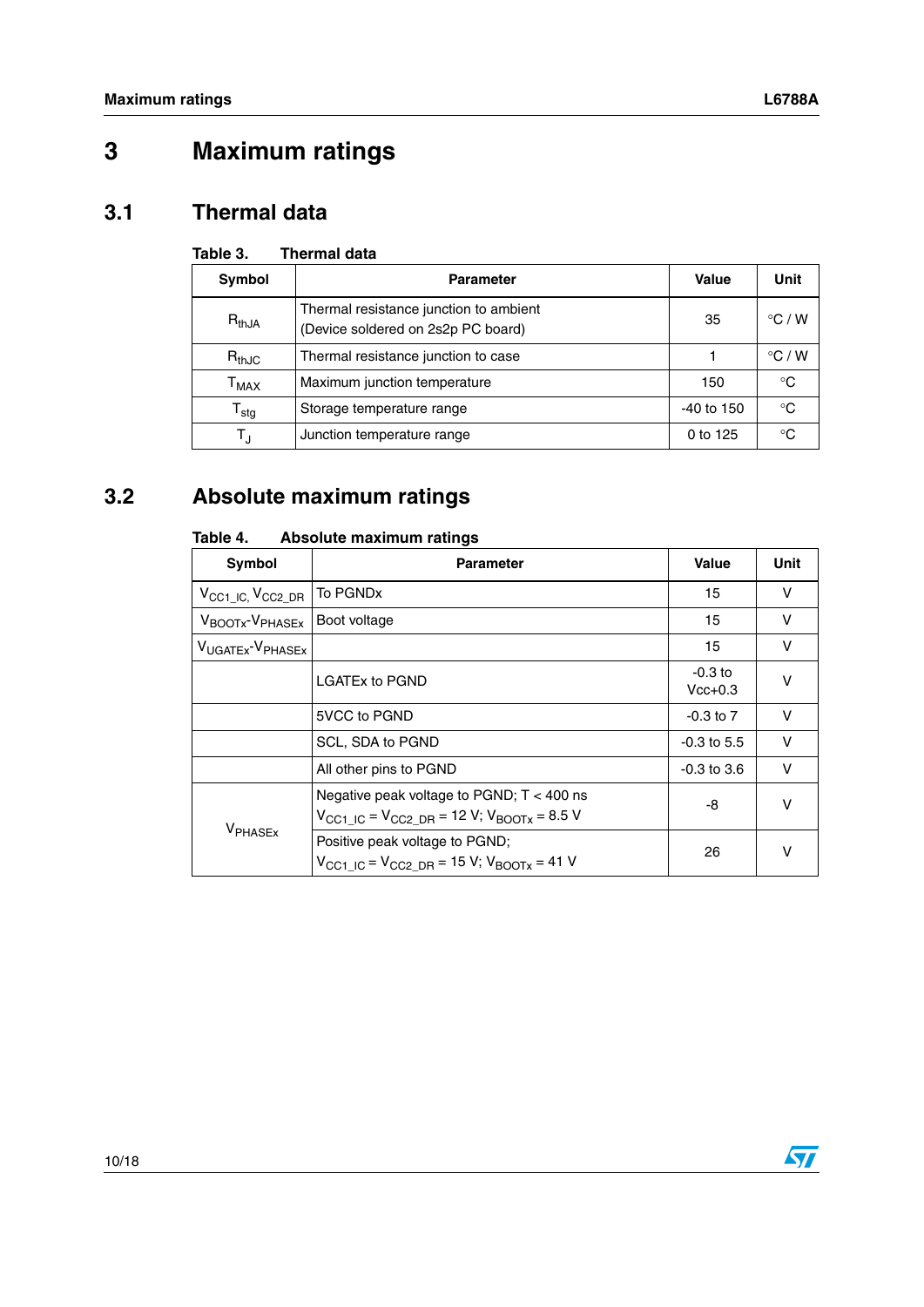## <span id="page-10-0"></span>**4 Electrical specifications**

### <span id="page-10-1"></span>**4.1 Electrical characteristics**

#### **Table 5. Electrical characteristics**

 $(V_{CC} = 12 V \pm 15 \%, T_J = 25 °C$  unless otherwise specified)

| <b>Symbol</b>                               | <b>Parameter</b>                                    | <b>Test condition</b>                                                    | Min. | Typ.           | Max. | <b>Unit</b> |  |  |  |
|---------------------------------------------|-----------------------------------------------------|--------------------------------------------------------------------------|------|----------------|------|-------------|--|--|--|
| <b>Supply voltages operating conditions</b> |                                                     |                                                                          |      |                |      |             |  |  |  |
| $V_{\text{CC1\_IC}}$                        | Device supply voltage                               |                                                                          | 10.8 | 12             | 13.2 | v           |  |  |  |
| $V_{CC2\_DR}$                               | LS driver supply voltage                            |                                                                          | 10.8 | 12             | 13.2 | v           |  |  |  |
| <b>Vsuorces</b><br>(VIN)                    | Conversion input voltage                            | Vsource1 = Vsource2                                                      | 10.8 |                | 13.2 | V           |  |  |  |
| Vsource1-<br>Vsource <sub>2</sub>           | <b>BOOTx supply current</b>                         | Max difference between conversion<br>input voltages (static condition)   |      |                | 2.4  | v           |  |  |  |
|                                             | Supply current and power-on                         |                                                                          |      |                |      |             |  |  |  |
| $I_{\text{CC1}\_\text{IC}}$                 | VCC1_IC supply current                              | <b>UGATEx and LGATEx OPEN;</b><br>VCC1_IC=VCC2_DR=VBOOTx=12V             |      | 25             |      | mA          |  |  |  |
| CC <sub>2_DR</sub>                          | VCC2_DR supply current                              | $LGATEX = OPER;$<br>VCC1_IC=VCC2_DR= 12 V                                |      | 6              |      | mA          |  |  |  |
| <b>I</b> BOOTX                              | <b>BOOTx supply current</b>                         | UGATEx = OPEN; PHASEx to PGND;<br>VCC1_IC=VCC2_DR=BOOTx=12V              |      | $\overline{c}$ |      | mA          |  |  |  |
|                                             | VCC1_IC turn-ON threshold                           | VCC1_IC rising;<br>$VCC2$ DR = $VCC1$ IC                                 |      | 7              |      | v           |  |  |  |
| UVLO <sub>VCC_IC</sub>                      | VCC1 IC turn-OFF<br>threshold                       | VCC1_IC falling;<br>$VCC2$ _DR = $VCC1$ _IC                              |      | 5.8            |      | v           |  |  |  |
| UVLO <sub>5VCC</sub>                        | 5VCC turn-ON threshold                              | 5 VCC rising; VCC1_IC=VCC2_DR>7                                          |      | 3              |      | $\vee$      |  |  |  |
|                                             | 5VCC turn-OFF threshold                             | 5 VCC falling; VCC1_IC=VCC2_DR>7                                         |      | $\mathbf{1}$   |      | V           |  |  |  |
|                                             | Oscillator, soft start time and inhibit             |                                                                          |      |                |      |             |  |  |  |
|                                             | Default value                                       | $RT = OPER$                                                              |      | 200            |      | kHz         |  |  |  |
| Fosc                                        | Programmability range                               | RT connected to AGND                                                     | 200  |                | 800  | kHz.        |  |  |  |
| $T_{rp}$                                    | Soft start time                                     | $VCC1$ <sub>-</sub> IC = 12 V; $5VCC = 5$ V;<br>VOUT=1.350 V; EN rising. |      | 3              | 5    | ms          |  |  |  |
|                                             | <b>ENABLE threshold</b>                             | Input low                                                                |      |                | 0.7  | v           |  |  |  |
|                                             |                                                     | Input high                                                               | 1.3  |                |      | V           |  |  |  |
| VR_HOT/EN                                   | Pull-Up current                                     | VR_HOT/EN to AGND                                                        |      | 10             |      | μA          |  |  |  |
|                                             | Voltage at VR_HOT/EN pin<br>during normal operation | $I_{\text{VR HOT EN}}$ = 50 µA to 150 µA;<br>(current sunk by VR_HOT/EN) |      | 1.5            |      | V           |  |  |  |
| $\Delta$ Vosc                               | Ramp amplitude                                      |                                                                          |      | 1.5            |      | v           |  |  |  |
| <b>FAULT</b>                                | Voltage at pin RT pin                               | OVP, UVP and OCP avg and thermal<br>shutdown active                      |      | 3.3            |      | V           |  |  |  |

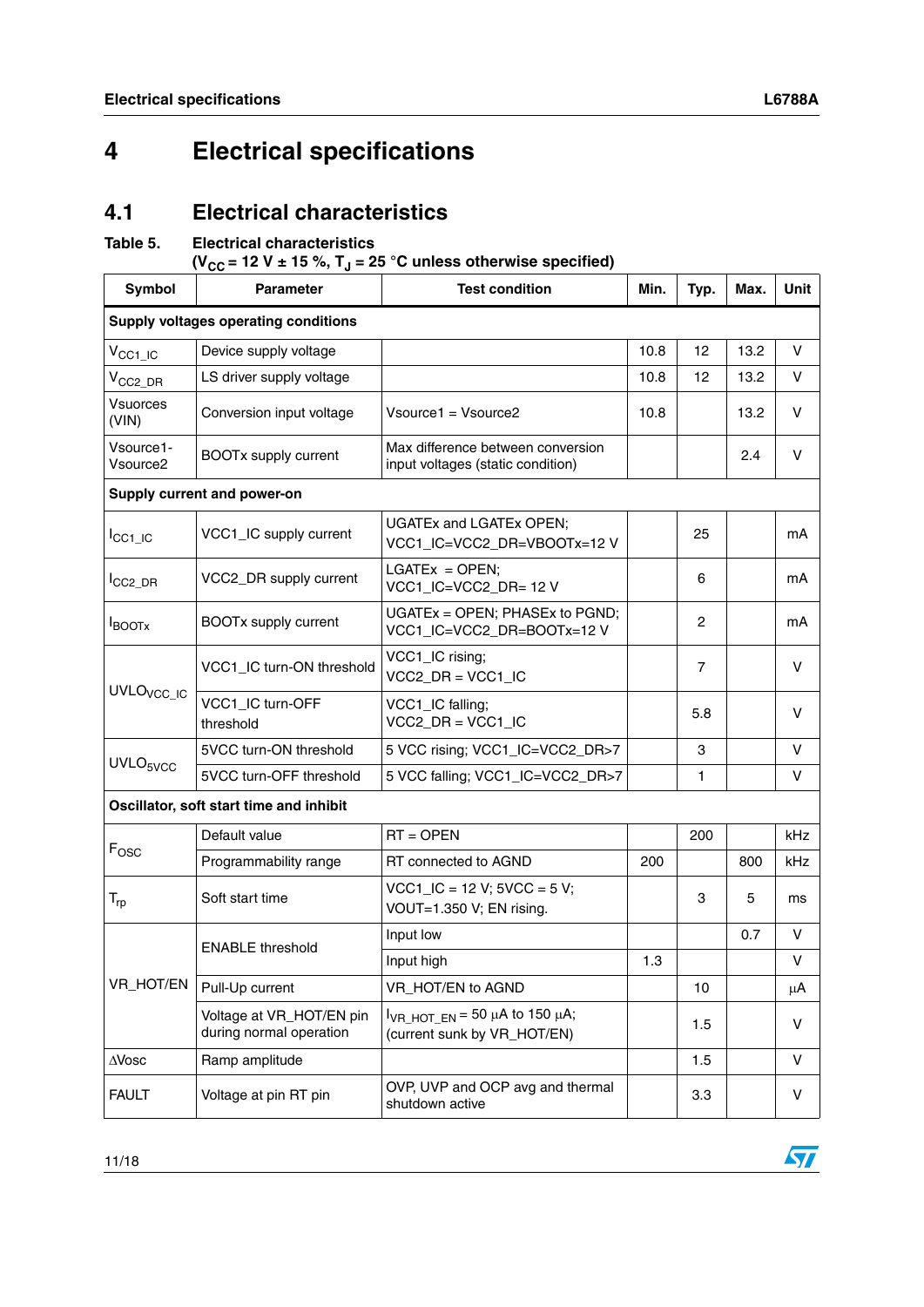#### **Table 5. Electrical characteristics (continued)**

(V<sub>CC</sub> = 12 V ± 15 %, T<sub>J</sub> = 25 °C unless otherwise specified)

| Symbol                   | <b>Parameter</b>                                  | <b>Test condition</b>                                                                           | Min.   | Typ.                     | Max. | <b>Unit</b> |  |  |
|--------------------------|---------------------------------------------------|-------------------------------------------------------------------------------------------------|--------|--------------------------|------|-------------|--|--|
| <b>Reference and DAC</b> |                                                   |                                                                                                 |        |                          |      |             |  |  |
| $V_{\text{OUT}}$         | Output voltage accuracy                           | $V_{\text{OUT}} > 0.800 \text{ V}; R_{\text{IREF}} = 12.4 \text{ k}\Omega$                      | $-2$   | $\overline{\phantom{a}}$ | 2    | $\%$        |  |  |
| $I_{\mathsf{RX}}$        | $RX$ source current                               | $R_{IREF}$ = 12.4 k $\Omega$ resistor to AGND.                                                  |        | 100                      |      | μA          |  |  |
| VIREF                    | IREF pin voltage                                  | $R_{IREF}$ = 12.4 k $\Omega$ resistor to AGND.                                                  |        | 1.240                    |      | v           |  |  |
| 5VCC                     | Accuracy                                          | $I_{SVCC}$ = 2 mA to 20 mA; C = 1 µF<br>to PGND.                                                | $-2.5$ |                          | 2.5  | $\%$        |  |  |
|                          | Maximum output current                            | $C = 1 \mu F$ to PGND.                                                                          | 25     |                          |      | mA          |  |  |
|                          | VID threshold; PVID mode                          | Input low                                                                                       |        |                          | 0.7  | v           |  |  |
| VID                      |                                                   | Input high                                                                                      | 1.3    |                          |      | $\vee$      |  |  |
|                          | Pull-down current                                 | VID <sub>x</sub> to 3.3 V                                                                       |        | 10                       |      | μA          |  |  |
| <b>Protections</b>       |                                                   |                                                                                                 |        |                          |      |             |  |  |
| OCP <sub>AVG</sub>       | Over current threshold<br>on total output current | IOUT/OCP rising                                                                                 |        | 1.700                    |      | v           |  |  |
| Іостн                    | Over current threshold<br>for each phase          | I <sub>CSX-</sub> rising;<br>$R_{IBFF}$ = 12.4 k $\Omega$ resistor to AGND.                     |        | 33                       |      | μA          |  |  |
| <b>OVP</b>               | Over voltage threshold                            | VSEN rising;<br>% programmed reference voltage                                                  |        | 140                      |      | $\%$        |  |  |
| <b>UVP</b>               | Under voltage threshold                           | <b>VSEN falling;</b><br>% programmed reference voltage                                          |        | 50                       |      | $\%$        |  |  |
| <b>Thermal monitor</b>   |                                                   |                                                                                                 |        |                          |      |             |  |  |
|                          | OT warning                                        | <b>TCS rising</b>                                                                               |        | 1.500                    |      | V           |  |  |
| V <sub>TCS</sub>         | OT shut down                                      | <b>TCS rising</b>                                                                               |        | 2.500                    |      | v           |  |  |
| Soft-start end indicator |                                                   |                                                                                                 |        |                          |      |             |  |  |
| <b>V<sub>POK</sub></b>   | POK low voltage                                   | $I = -4$ mA                                                                                     |        |                          | 0.4  | V           |  |  |
| <b>Error amplifier</b>   |                                                   |                                                                                                 |        |                          |      |             |  |  |
| $A_{\rm O}$              |                                                   |                                                                                                 |        | 100                      |      | dB          |  |  |
| <b>GBWP</b>              | Gain bandwidth product                            |                                                                                                 |        | 15                       |      | <b>MHz</b>  |  |  |
| <b>SR</b>                | Slew rate                                         | $COMP = 10 pF$ to AGND                                                                          |        | 2                        |      | $V/\mu s$   |  |  |
| <b>Gate drivers</b>      |                                                   |                                                                                                 |        |                          |      |             |  |  |
| <b>I</b> UGATEx          | High side source current                          | BOOTx-PHASEx = 12 V;<br>$C_{UGATEX}$ to PHASEx = 3.3 nF                                         |        | 1.5                      |      | A           |  |  |
| $R_{UGATEX}$             | High side sink resistance                         | BOOTx-PHASEx = 12 V;                                                                            |        | $\overline{c}$           |      | Ω           |  |  |
| <b>ILGATEX</b>           | Low side source current                           | $VCC1$ <sub>-</sub> $IC=VCC2$ <sub>-</sub> $DR = 12$ V;<br>$C_{\text{LGATEx}}$ to PGND = 5.6 nF |        | $\overline{c}$           |      | A           |  |  |
| $R_{LGATEx}$             | Low side sink resistance                          | $VCC1$ <sub>-</sub> $IC = VCC2$ <sub>-</sub> $DR = 12$ V;                                       |        | $\mathbf{1}$             |      | Ω           |  |  |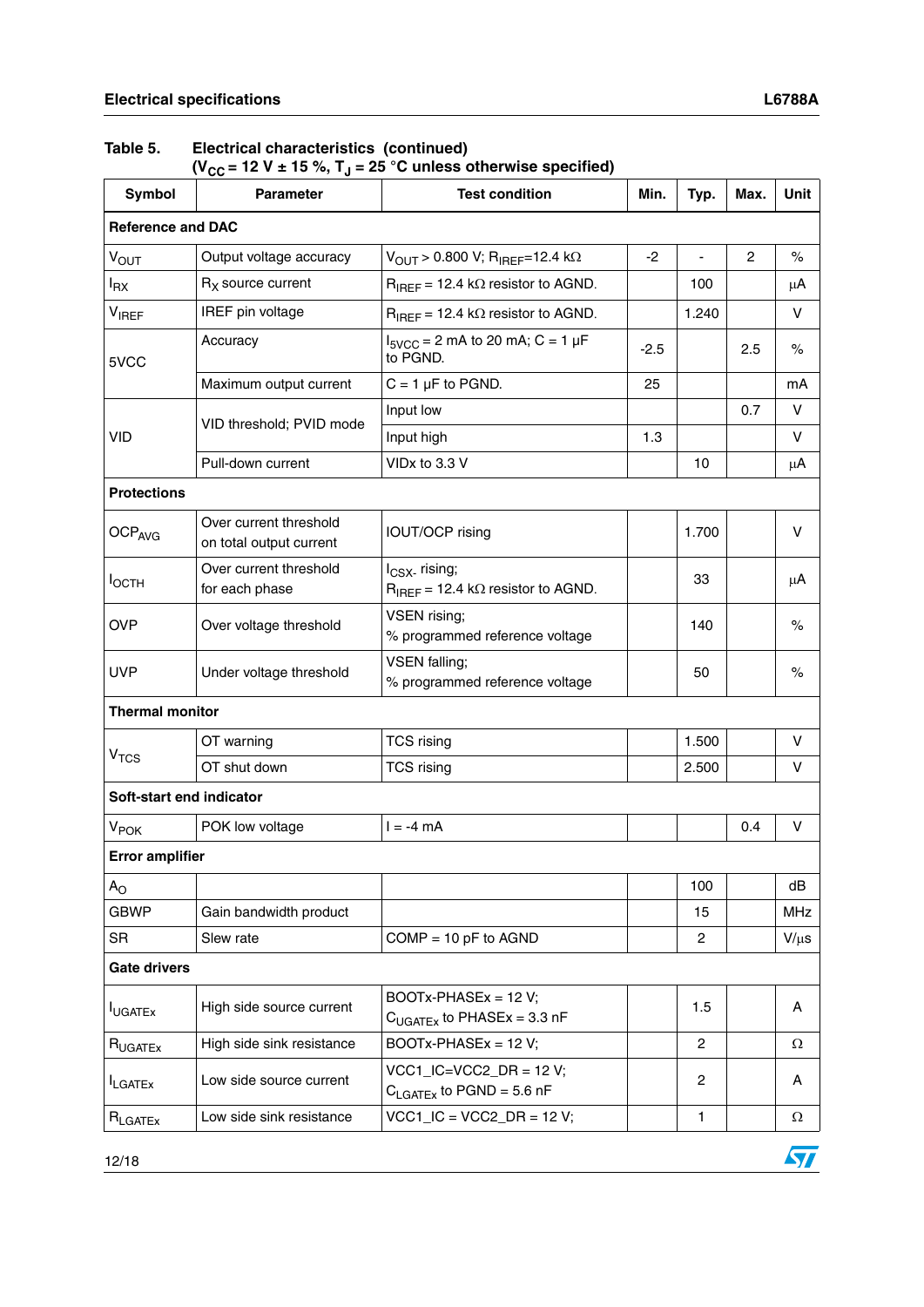**Table 6. GPU table for SVID mode**

| <b>STEP</b>             | VID <sub>5</sub>    | VID4                | VID <sub>3</sub> | VID <sub>2</sub>    | VID1                | <b>VIDO</b>         | <b>VREF</b> |
|-------------------------|---------------------|---------------------|------------------|---------------------|---------------------|---------------------|-------------|
| $\mathbf{1}$            | 0                   | $\mathsf 0$         | $\pmb{0}$        | $\mathsf{O}\xspace$ | $\pmb{0}$           | $\pmb{0}$           | 1.3500      |
| $\overline{c}$          | 0                   | $\mathsf 0$         | $\pmb{0}$        | $\pmb{0}$           | $\mathsf 0$         | $\mathbf{1}$        | 1.3375      |
| 3                       | 0                   | $\mathsf 0$         | $\pmb{0}$        | $\pmb{0}$           | $\mathbf{1}$        | $\mathsf{O}\xspace$ | 1.3250      |
| $\overline{\mathbf{4}}$ | 0                   | $\mathsf 0$         | $\pmb{0}$        | $\pmb{0}$           | $\mathbf{1}$        | $\mathbf{1}$        | 1.3125      |
| 5                       | 0                   | $\mathsf{O}\xspace$ | $\mathbf 0$      | $\mathbf{1}$        | $\mathsf 0$         | $\pmb{0}$           | 1.3000      |
| 6                       | 0                   | $\mathsf{O}\xspace$ | $\pmb{0}$        | $\mathbf{1}$        | $\mathsf 0$         | $\mathbf{1}$        | 1.2875      |
| $\overline{7}$          | 0                   | $\pmb{0}$           | $\pmb{0}$        | $\mathbf{1}$        | $\mathbf 1$         | $\mathsf 0$         | 1.2750      |
| 8                       | 0                   | $\mathsf{O}\xspace$ | $\mathbf 0$      | $\mathbf{1}$        | $\mathbf{1}$        | $\mathbf{1}$        | 1.2650      |
| $\boldsymbol{9}$        | 0                   | $\mathsf 0$         | $\mathbf{1}$     | $\pmb{0}$           | $\mathsf 0$         | $\mathsf{O}\xspace$ | 1.2500      |
| 10                      | 0                   | $\mathsf 0$         | $\mathbf{1}$     | $\pmb{0}$           | $\pmb{0}$           | $\mathbf{1}$        | 1.2375      |
| 11                      | $\mathsf{O}\xspace$ | $\mathsf 0$         | $\mathbf{1}$     | $\mathsf{O}\xspace$ | $\mathbf{1}$        | $\pmb{0}$           | 1.2250      |
| 12                      | 0                   | $\mathsf 0$         | $\mathbf{1}$     | 0                   | $\mathbf{1}$        | $\mathbf{1}$        | 1.2125      |
| 13                      | 0                   | $\mathsf 0$         | $\mathbf{1}$     | $\mathbf{1}$        | $\pmb{0}$           | $\mathbf 0$         | 1.2000      |
| 14                      | 0                   | $\mathsf 0$         | $\mathbf{1}$     | $\mathbf{1}$        | $\mathsf 0$         | $\mathbf{1}$        | 1.1875      |
| 15                      | 0                   | $\pmb{0}$           | $\mathbf{1}$     | $\mathbf{1}$        | $\mathbf{1}$        | $\pmb{0}$           | 1.1750      |
| 16                      | 0                   | $\mathsf 0$         | $\mathbf{1}$     | $\mathbf{1}$        | $\mathbf{1}$        | $\mathbf{1}$        | 1.1650      |
| 17                      | $\mathsf{O}\xspace$ | $\mathbf{1}$        | $\mathbf 0$      | $\pmb{0}$           | $\mathsf 0$         | $\mathsf{O}\xspace$ | 1.1500      |
| 18                      | 0                   | $\mathbf{1}$        | $\pmb{0}$        | 0                   | $\pmb{0}$           | $\mathbf{1}$        | 1.1375      |
| 19                      | 0                   | $\mathbf{1}$        | $\pmb{0}$        | $\pmb{0}$           | $\mathbf 1$         | $\mathsf 0$         | 1.1250      |
| 20                      | 0                   | $\mathbf{1}$        | $\mathbf 0$      | $\mathsf 0$         | $\mathbf{1}$        | $\mathbf{1}$        | 1.1125      |
| 21                      | 0                   | $\mathbf{1}$        | $\pmb{0}$        | $\mathbf{1}$        | $\pmb{0}$           | $\mathsf 0$         | 1.1000      |
| 22                      | 0                   | $\mathbf{1}$        | $\pmb{0}$        | $\mathbf{1}$        | $\pmb{0}$           | $\mathbf{1}$        | 1.0875      |
| 23                      | $\mathsf{O}\xspace$ | $\mathbf{1}$        | $\mathsf 0$      | $\mathbf{1}$        | $\mathbf{1}$        | $\mathsf 0$         | 1.0750      |
| 24                      | 0                   | $\mathbf{1}$        | $\pmb{0}$        | $\mathbf{1}$        | $\mathbf{1}$        | $\mathbf{1}$        | 1.0650      |
| 25                      | $\mathsf{O}\xspace$ | $\mathbf{1}$        | $\mathbf{1}$     | $\pmb{0}$           | $\mathsf{O}\xspace$ | $\pmb{0}$           | 1.0500      |
| 26                      | 0                   | $\mathbf{1}$        | $\mathbf{1}$     | 0                   | 0                   | $\mathbf{1}$        | 1.0375      |
| 27                      | $\mathsf{O}\xspace$ | $\mathbf{1}$        | $\mathbf{1}$     | 0                   | $\mathbf{1}$        | $\pmb{0}$           | 1.0250      |
| 28                      | 0                   | $\mathbf{1}$        | $\mathbf{1}$     | 0                   | $\mathbf{1}$        | $\mathbf{1}$        | 1.0125      |
| 29                      | $\mathsf{O}\xspace$ | $\mathbf{1}$        | $\mathbf{1}$     | $\mathbf{1}$        | $\pmb{0}$           | $\mathsf 0$         | 1.0000      |
| 30                      | 0                   | $\mathbf{1}$        | $\mathbf{1}$     | $\mathbf{1}$        | $\pmb{0}$           | $\mathbf{1}$        | 0.9875      |
| 31                      | 0                   | $\mathbf{1}$        | $\mathbf{1}$     | $\mathbf{1}$        | $\mathbf{1}$        | $\mathsf 0$         | 0.9750      |
| 32                      | 0                   | $\mathbf{1}$        | $\mathbf{1}$     | $\mathbf{1}$        | $\mathbf{1}$        | $\mathbf{1}$        | 0.9650      |
| 33                      | $\mathbf{1}$        | $\mathsf 0$         | $\mathsf 0$      | 0                   | $\pmb{0}$           | $\pmb{0}$           | 0.9500      |
| 34                      | $\mathbf{1}$        | $\mathsf 0$         | $\pmb{0}$        | $\pmb{0}$           | $\pmb{0}$           | $\mathbf{1}$        | 0.9375      |

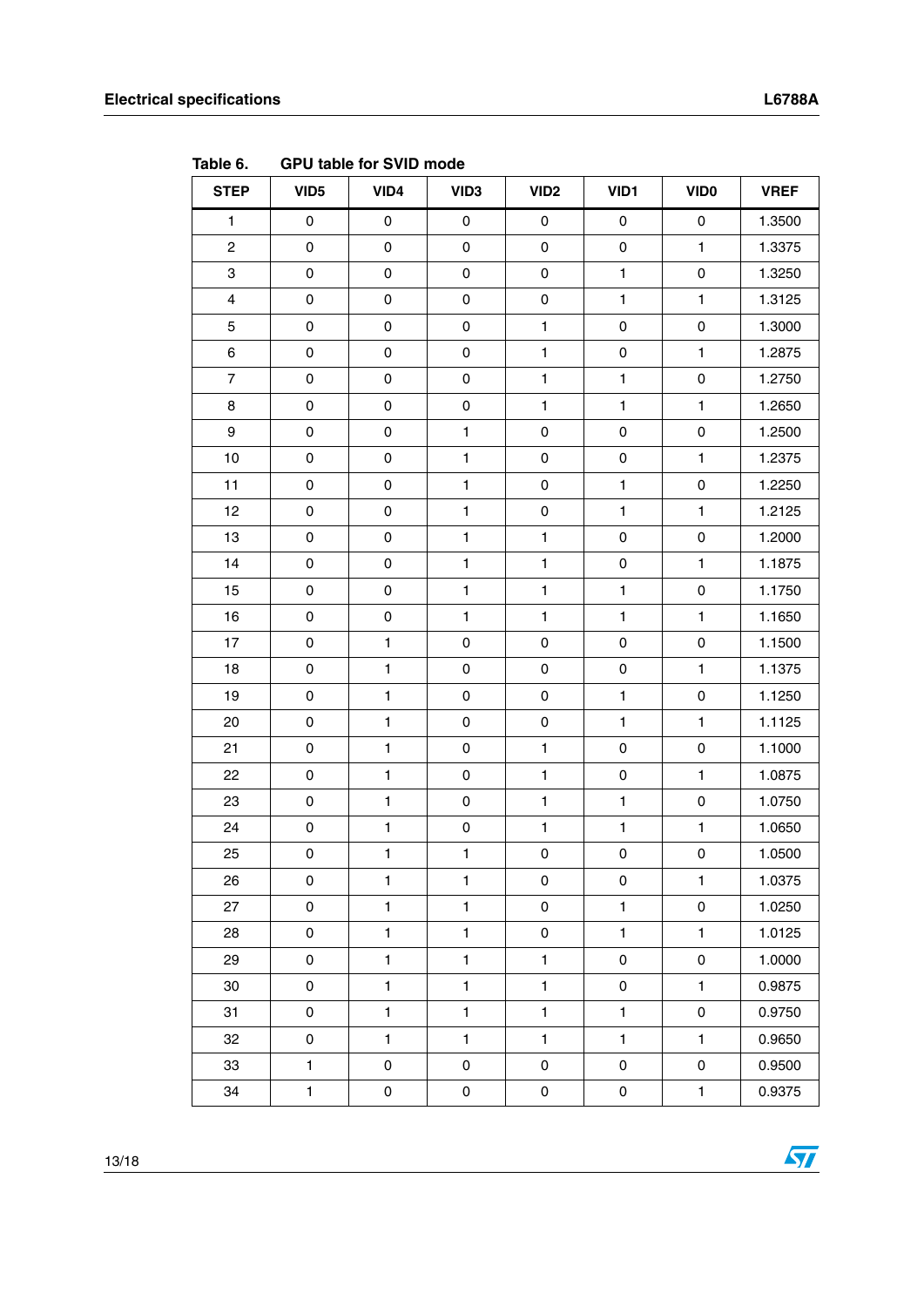| <b>STEP</b> | VID <sub>5</sub> | VID4                | VID <sub>3</sub> | - 1-----------<br>VID <sub>2</sub> | VID1                | VID <sub>0</sub>    | <b>VREF</b> |
|-------------|------------------|---------------------|------------------|------------------------------------|---------------------|---------------------|-------------|
| 35          | $\mathbf{1}$     | $\mathsf 0$         | $\mathsf 0$      | $\mathsf{O}\xspace$                | $\mathbf{1}$        | $\mathsf 0$         | 0.9250      |
| 36          | $\mathbf{1}$     | $\mathsf 0$         | $\mathsf 0$      | $\mathsf{O}\xspace$                | $\mathbf{1}$        | $\mathbf{1}$        | 0.9125      |
| 37          | $\mathbf{1}$     | $\mathsf{O}\xspace$ | $\mathsf 0$      | $\mathbf{1}$                       | $\mathsf 0$         | $\mathsf 0$         | 0.9000      |
| 38          | $\mathbf{1}$     | $\mathsf 0$         | $\pmb{0}$        | $\mathbf{1}$                       | $\mathsf 0$         | $\mathbf{1}$        | 0.8875      |
| 39          | $\mathbf{1}$     | $\mathsf 0$         | $\pmb{0}$        | $\mathbf{1}$                       | $\mathbf{1}$        | $\mathsf 0$         | 0.8750      |
| 40          | $\mathbf{1}$     | $\mathsf 0$         | $\pmb{0}$        | $\mathbf{1}$                       | $\mathbf{1}$        | $\mathbf{1}$        | 0.8650      |
| 41          | $\mathbf{1}$     | $\mathsf 0$         | $\mathbf{1}$     | $\mathsf{O}\xspace$                | $\mathsf{O}\xspace$ | $\mathsf 0$         | 0.8500      |
| 42          | $\mathbf{1}$     | $\mathsf 0$         | $\mathbf{1}$     | $\mathsf{O}\xspace$                | $\mathsf{O}\xspace$ | $\mathbf{1}$        | 0.8375      |
| 43          | $\mathbf{1}$     | $\mathsf 0$         | $\mathbf{1}$     | 0                                  | $\mathbf{1}$        | $\mathbf 0$         | 0.8250      |
| 44          | $\mathbf{1}$     | $\mathsf{O}\xspace$ | $\mathbf{1}$     | 0                                  | $\mathbf{1}$        | $\mathbf{1}$        | 0.8125      |
| 45          | $\mathbf{1}$     | $\mathsf 0$         | $\mathbf{1}$     | $\mathbf{1}$                       | $\mathsf 0$         | $\mathsf 0$         | 0.8000      |
| 46          | $\mathbf{1}$     | $\mathsf 0$         | $\mathbf{1}$     | $\mathbf{1}$                       | $\mathsf 0$         | $\mathbf{1}$        | 0.7875      |
| 47          | $\mathbf{1}$     | $\mathsf{O}\xspace$ | $\mathbf{1}$     | $\mathbf{1}$                       | $\mathbf{1}$        | $\mathsf 0$         | 0.7750      |
| 48          | $\mathbf{1}$     | $\mathsf{O}\xspace$ | $\mathbf{1}$     | $\mathbf{1}$                       | $\mathbf{1}$        | $\mathbf{1}$        | 0.7650      |
| 49          | $\mathbf{1}$     | $\mathbf{1}$        | $\pmb{0}$        | $\mathsf{O}\xspace$                | $\mathsf{O}\xspace$ | $\pmb{0}$           | 0.7500      |
| 50          | $\mathbf{1}$     | $\mathbf{1}$        | $\pmb{0}$        | $\mathsf{O}\xspace$                | $\mathsf 0$         | $\mathbf{1}$        | 0.7375      |
| 51          | $\mathbf{1}$     | $\mathbf{1}$        | $\pmb{0}$        | 0                                  | $\mathbf{1}$        | $\mathsf 0$         | 0.7250      |
| 52          | $\mathbf{1}$     | $\mathbf{1}$        | $\pmb{0}$        | $\mathsf{O}\xspace$                | $\mathbf{1}$        | $\mathbf{1}$        | 0.7125      |
| 53          | $\mathbf{1}$     | $\mathbf{1}$        | $\mathbf 0$      | $\mathbf{1}$                       | $\mathsf{O}\xspace$ | $\mathsf 0$         | 0.7000      |
| 54          | $\mathbf{1}$     | $\mathbf{1}$        | $\pmb{0}$        | $\mathbf{1}$                       | $\mathsf 0$         | $\mathbf{1}$        | 0.6875      |
| 55          | $\mathbf{1}$     | $\mathbf{1}$        | $\pmb{0}$        | $\mathbf{1}$                       | $\mathbf{1}$        | $\mathsf 0$         | 0.6750      |
| 56          | $\mathbf{1}$     | $\mathbf{1}$        | $\mathbf 0$      | $\mathbf{1}$                       | $\mathbf{1}$        | $\mathbf{1}$        | 0.6650      |
| 57          | $\mathbf{1}$     | $\mathbf{1}$        | $\mathbf{1}$     | $\mathsf{O}\xspace$                | $\mathsf 0$         | $\mathsf 0$         | 0.6500      |
| 58          | $\mathbf{1}$     | $\mathbf{1}$        | $\mathbf{1}$     | 0                                  | $\mathsf 0$         | $\mathbf{1}$        | 0.6375      |
| 59          | $\mathbf{1}$     | $\mathbf{1}$        | $\mathbf{1}$     | $\pmb{0}$                          | $\mathbf{1}$        | $\mathsf{O}\xspace$ | 0.6250      |
| 60          | $\mathbf{1}$     | 1                   | $\mathbf{1}$     | 0                                  | $\mathbf{1}$        | $\mathbf{1}$        | 0.6125      |
| 61          | $\mathbf{1}$     | $\mathbf{1}$        | $\mathbf{1}$     | $\mathbf{1}$                       | 0                   | 0                   | 0.6000      |
| 62          | $\mathbf{1}$     | $\mathbf{1}$        | $\mathbf{1}$     | $\mathbf{1}$                       | 0                   | $\mathbf{1}$        | 0.5875      |
| 63          | $\mathbf{1}$     | $\mathbf{1}$        | $\mathbf{1}$     | $\mathbf{1}$                       | $\mathbf{1}$        | 0                   | 0.5750      |
| 64          | $\mathbf{1}$     | $\mathbf{1}$        | $\mathbf{1}$     | $\mathbf{1}$                       | $\mathbf{1}$        | $\mathbf{1}$        | 0.5625      |

**Table 6. GPU table for SVID mode (continued)**

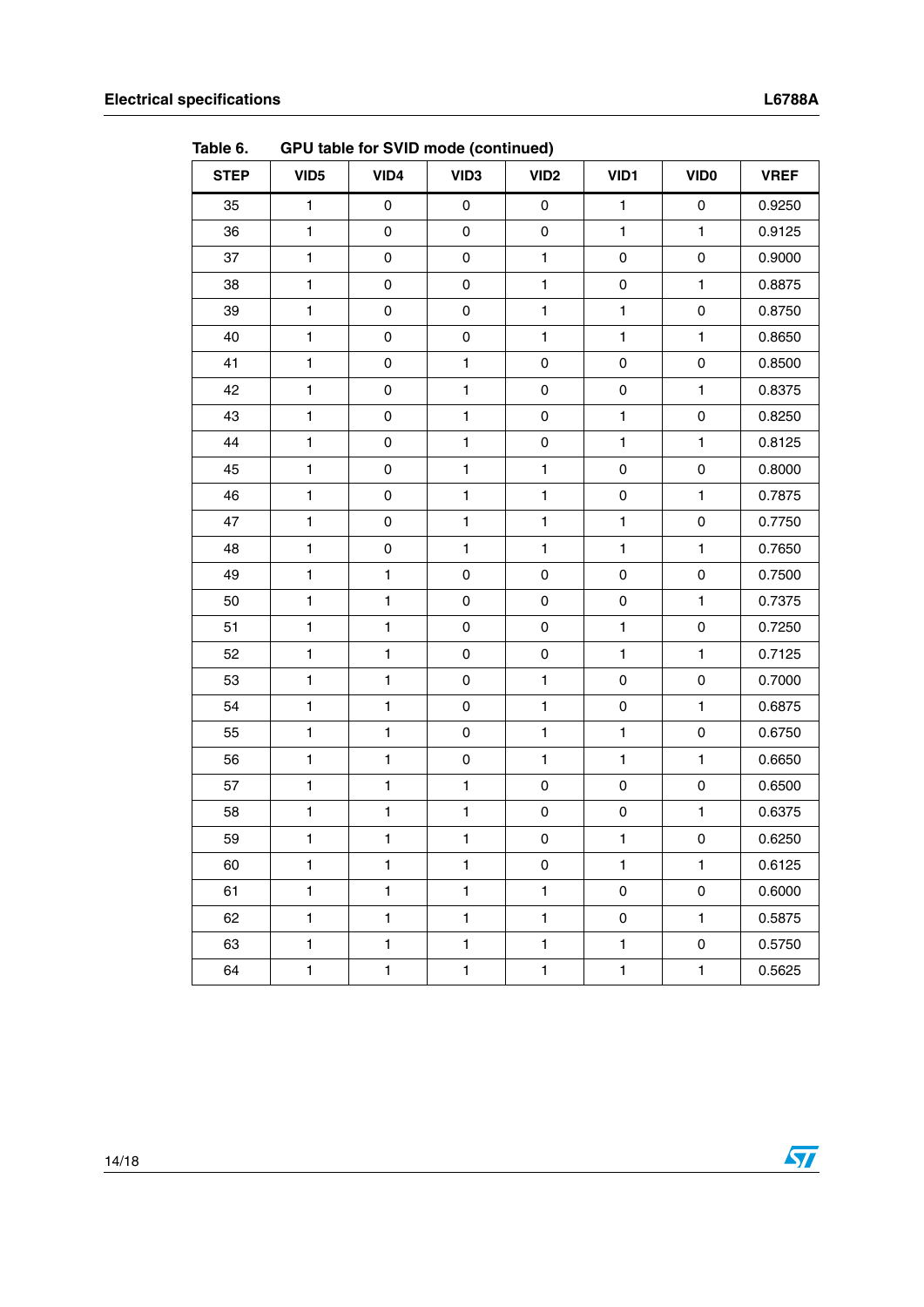| VID1 (pin) | VID0 (pin) | Selected dynamic voltage table (DVT) level | <b>Resistor strap</b> |  |  |  |
|------------|------------|--------------------------------------------|-----------------------|--|--|--|
|            | 0          | Level 1                                    | R1                    |  |  |  |
|            |            | Level 2                                    | R <sub>2</sub>        |  |  |  |
|            | O          | Level 3                                    | R3                    |  |  |  |
|            |            | Level 4                                    | R3                    |  |  |  |

**Table 7. PVID mode table**



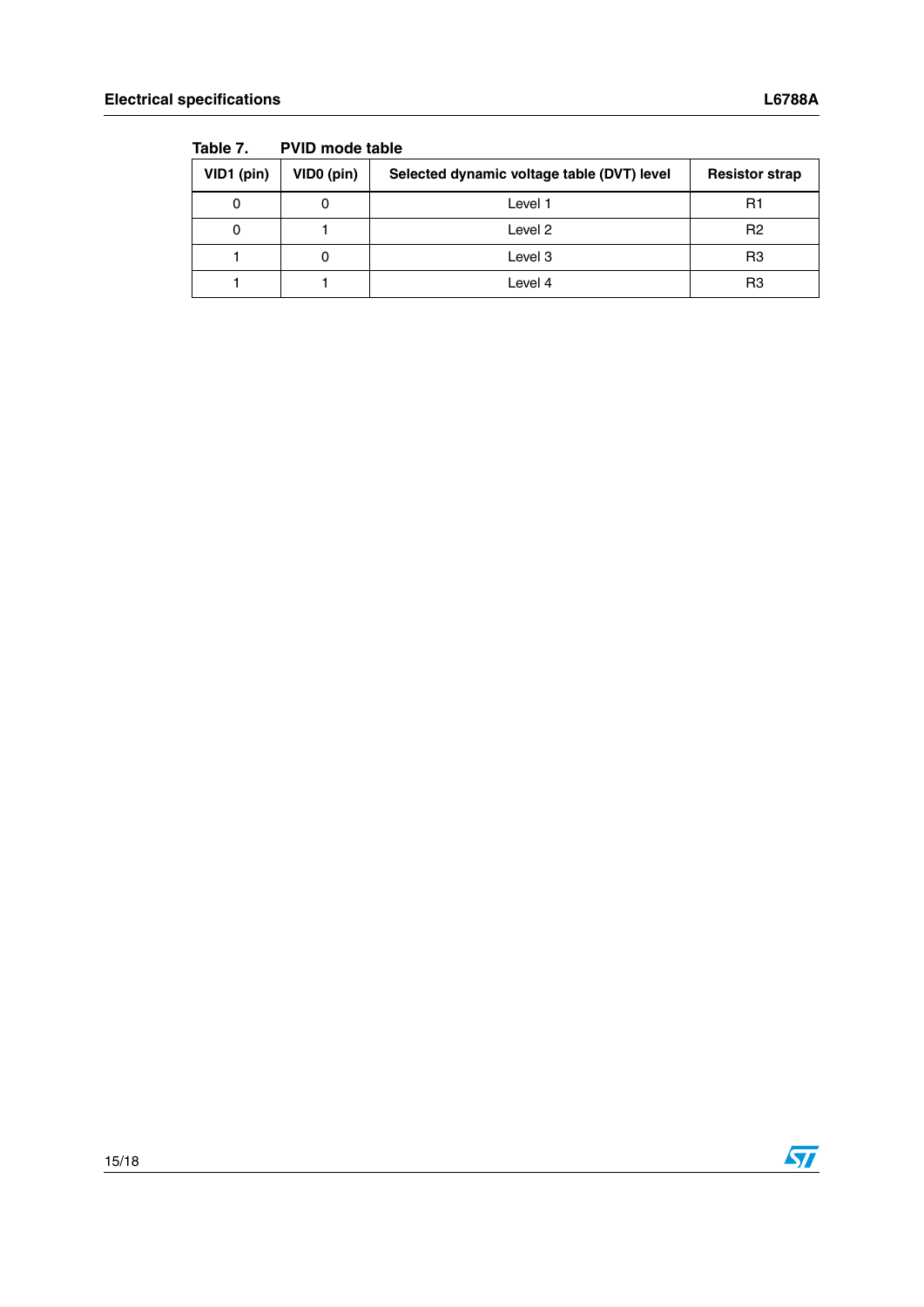## <span id="page-15-0"></span>**5 Mechanical data and package dimensions**

In order to meet environmental requirements, ST offers these devices in different grades of ECOPACK® packages, depending on their level of environmental compliance. ECOPACK® specifications, grade definitions and product status are available at: www.st.com. ECOPACK® is an ST trademark.





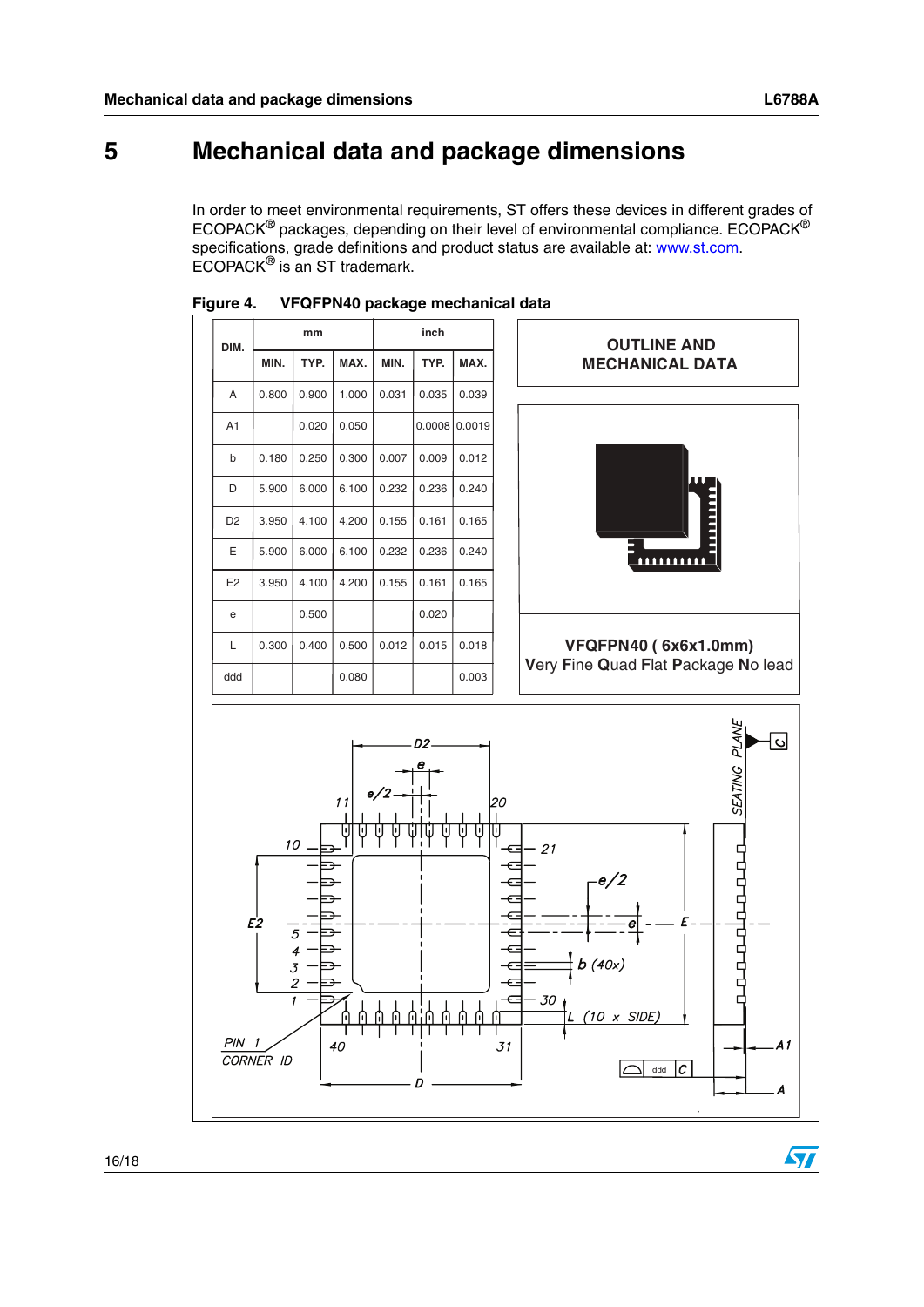## <span id="page-16-0"></span>**6 Revision history**

**Table 8. Document revision history**

| <b>Date</b> | <b>Revision</b> | <b>Changes</b>  |
|-------------|-----------------|-----------------|
| 27-Jan-2009 |                 | Initial release |